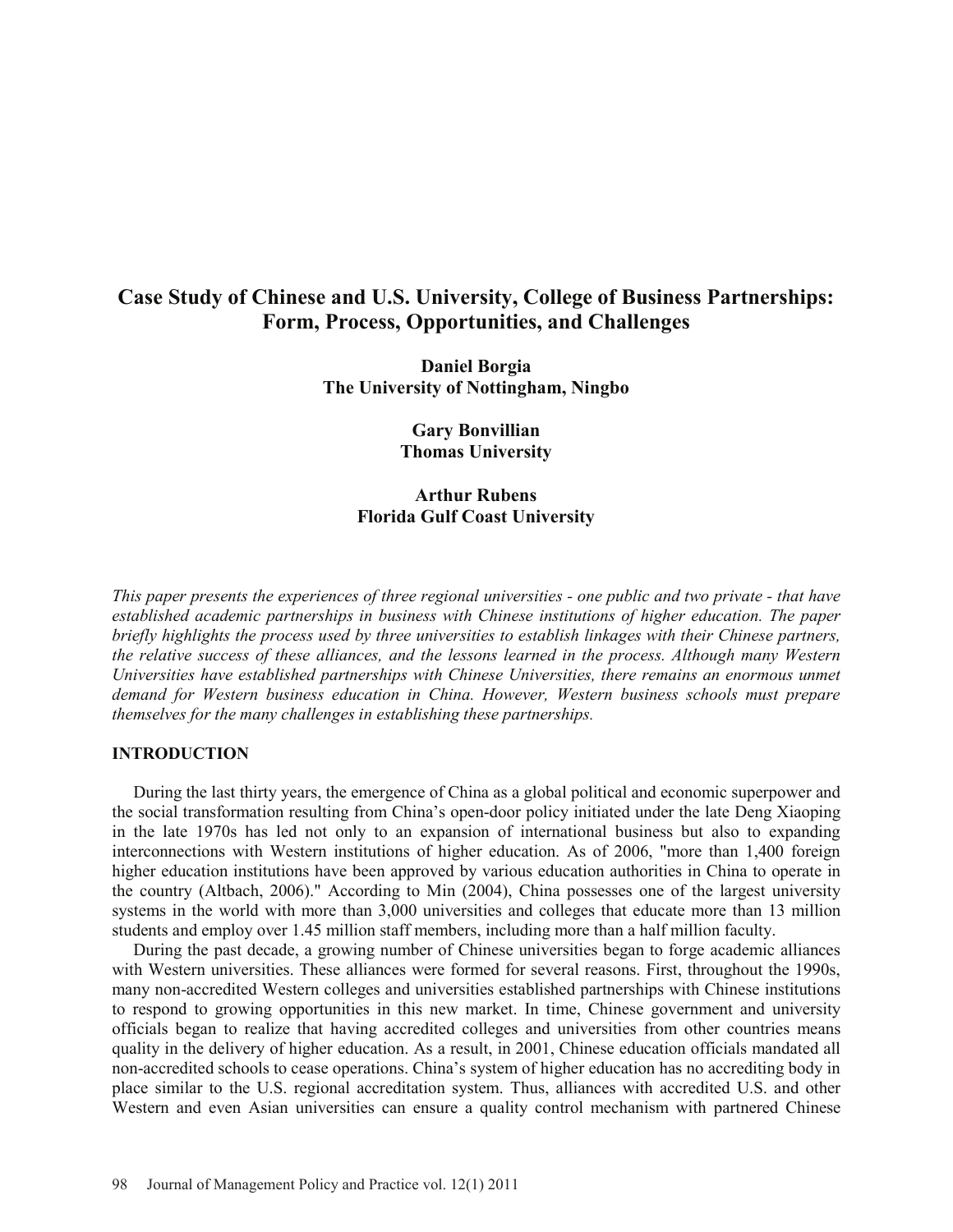institutions. Second, although the size of China's system of higher education is vast and rapidly expanding, the unmet demand for higher education is still immense. According to Min, enrollments at higher education institutions in China grew from 3 percent of the college age cohort in the early 1980s to about 14 percent by 2002, largely by adding over 500 new universities. Nevertheless, the demand for Chinese higher education chronically exceeds the supply of available seats. Third, although the quality of Chinese universities is improving<sup>1</sup>, the average Western university is widely considered to be superior to the average Mainland Chinese University in terms of the quality of faculty and academic programs, and in terms of the production of refereed scholarship. As a result, the demand for a Western educational experience or degree has led many Chinese universities to actively seek out academic linkages with Western counterparts. Finally, because of China's rapid economic growth and expansion, its needs for a well-trained and educated workforce that only a high quality system of higher education can provide are vast and pressing.

Although the number and variety of academic linkages between Western and Chinese universities is very large and growing, relatively little has been written about the nature, opportunities, and challenges of creating and managing Western university-Chinese university academic alliances. The objective of this paper is to help add to this literature by discussing the collective experiences that three U.S. universities have had with establishing and managing academic alliances with several Chinese university partners.

## **STRUCTURE AND DEVELOPMENT OF THREE U.S.-CHINESE UNIVERSITY PARTNERSHIPS**

Universities throughout the world have forged partnerships with Chinese universities, ranging from well known Ivey League schools such as Yale, with more than 80 academic partnerships with Chinese universities, to other smaller and less well-known public and private institutions (Monaghan, 2006). The academic focuses of these partnerships vary in nature, scope and duration. For example, the University of Michigan has developed a program that offers courses in subjects such as religion and psycholinguistics (Hvistendahl, 2009), while the University of Denver's Graduate School of Social Work established program in Social Work that has been in place since the early 1990s. The University of Nottingham went even further, opening a brand new branch campus in Ningbo, China in 2005 in cooperation with Zhejiang Wanli University. More recently, Renesselaer Polytechnic Institute launched a five-year collaboration with leading Chinese universities that, in addition to management education, established formal ties between entrepreneurial centers at each institution (M2 Communication Press Release, 2008).

The Chinese-Western university partnerships discussed in this article involve three Eastern U.S. universities that have established programs in undergraduate and graduate business education in China: one, Florida Gulf Coast University, is a medium-sized comprehensive public institution; and two, Keuka College and Thomas University, are smaller, private institutions.

#### **Florida Gulf Coast University Partnerships**

Florida Gulf Coast University (FGCU) is a teaching and research university, and is one of eleven campuses of the State University System of Florida. FGCU is accredited by the Southern Association of Colleges and Schools (SACS) and its Lutgert College of Business is accredited by the Association to Advance Collegiate Schools of Business (AACSB) International.

In September 2005, the president of FGCU traveled to Tianjin, China and signed an agreement establishing a formal relationship between FGCU and Nankai University, which is widely recognized as among the best universities in China. As a part of this agreement, FGCU created the Institute of Chinese Studies to facilitate academic programming and other linkages between Nankai and FGCU. In June 2006, FGCU signed a similar university partnership agreement with Yantai University and Binzhou Medical University, both located in Yantai, Shandong, China. In addition to the university partnership, delegates from the City of Yantai traveled to Southwest Florida to sign a *Sister City* business and cultural agreement with representatives of Southwest Florida business and government.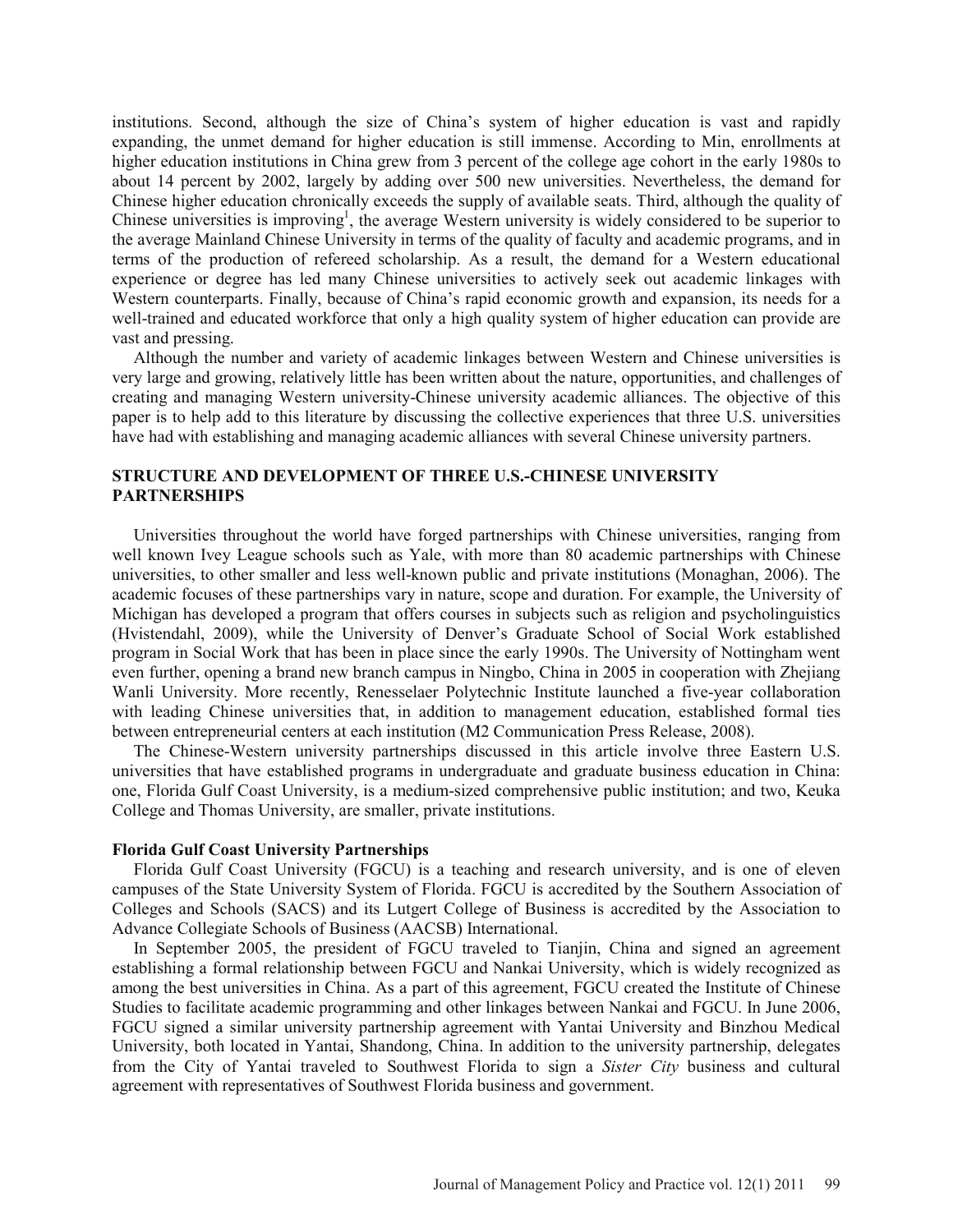Partnerships with Chinese institutions can take many different forms. They can range from: developing undergraduate and graduate degree programs; tuition exchange programs that allow students to complete degrees with a combination of courses taken at the partnered institutions; developing joint research; sponsoring faculty and study tours; and cross cultural training programs for practitioners. As shown in the accompanying Table 1, FGCU's partnership agreements provide for the establishment of several different types of programs over time.

## **TABLE 1 FGCU PARTNERSHIP ARRANGEMENTS**

#### **Programs Currently Operating:**

- Tuition Exchange Program. FGCU has a special undergraduate tuition exchange program with both Nankai University and Yantai University. Under this arrangement, up to five students from both FGCU and our partners may attend the partner school for up to two semesters while paying home university tuition. Visiting students would be responsible for such things as room, board, books and fees (i.e. health fees, etc.) at the partner school. Although desired, an equal exchange of students is not required for this program.
- $\bullet$ Business network opportunities . As part of the FGCU Lutgert College of Business "Second Circle" international program under which international academic partnerships are broadened to include business communities, both university partners would encourage the development of contact between external business and cultural organizations in both countries. These contacts include visits by both university and external constituents to both partner locations. Although still in the early stages of development, business delegations from China already have traveled to Southwest Florida and a business and government delegation from Florida is planning to travel to Yantai, China on a similar mission.

#### **Programs Not Operating Or Under Development:**

- Undergraduate  $2+2$  (transfer student) Program. FGCU is working towards offering its Chinese partner university undergraduate students with an opportunity to earn undergraduate (bachelors) degrees from both FGCU and their home universities. Degree programs are now being developed for all colleges and disciplines.
- $\bullet$ Internet masters programs . FGCU is also exploring the possibility of developing Internet Masters Programs with its Chinese partner universities that would enable partner university students to earn Internet based Master's Degrees from FGCU.
- $\bullet$ Faculty exchange programs. FGCU's agreements provide for exchanges of faculty to enhance promote faculty linkages, enhance faculty development, and to promote collaborative research.
- $\bullet$ Visiting student summer program . To enhance the partnership, FGCU and its partner universities are exploring the development of a limited duration visiting student summer program. Costs would be determined on a program by program basis, considering academic credit, length of stay, and structured activities.
- $\bullet$ Executive development programs. FGCU's Lutgert College of Business is exploring the development of a series of Executive Development Certificate Programs to be delivered in collaboration with its Chinese partners. These programs would be managed by the FGCU College of Business Center for Leadership & Innovation. The primary audience would be either Chinese or American executives who would benefit from knowledge about how to do business in the other's country. Such executive development programs would be modeled after the special international executive programs FGCU now provides for industry leaders from Germany and Western Europe. It is presumed that similar programs could be developed for either Chinese or American executives and offered in either Florida or China, using a combination of Chinese and FGCU faculty.
- $\bullet$ Other potential areas of opportunity. As part of student and faculty support in the partnership, the parties will explore ways to cooperate in sharing library materials such as books and journals. Also, the universities will explore opportunities for faculty exchanges, advanced education and collaborative research.

In the four years FGCU's partnership agreements have been in place, only the tuition exchange program with Yantai University has experienced significant development. Under the Yantai University-FGCU tuition exchange program, up to five students from each institution enroll as they normally would at their home university and study for up to two semesters at the partner campus. No student participant is awarded a degree from the partner institution. Student participants from both institutions are responsible for their own travel, room and board.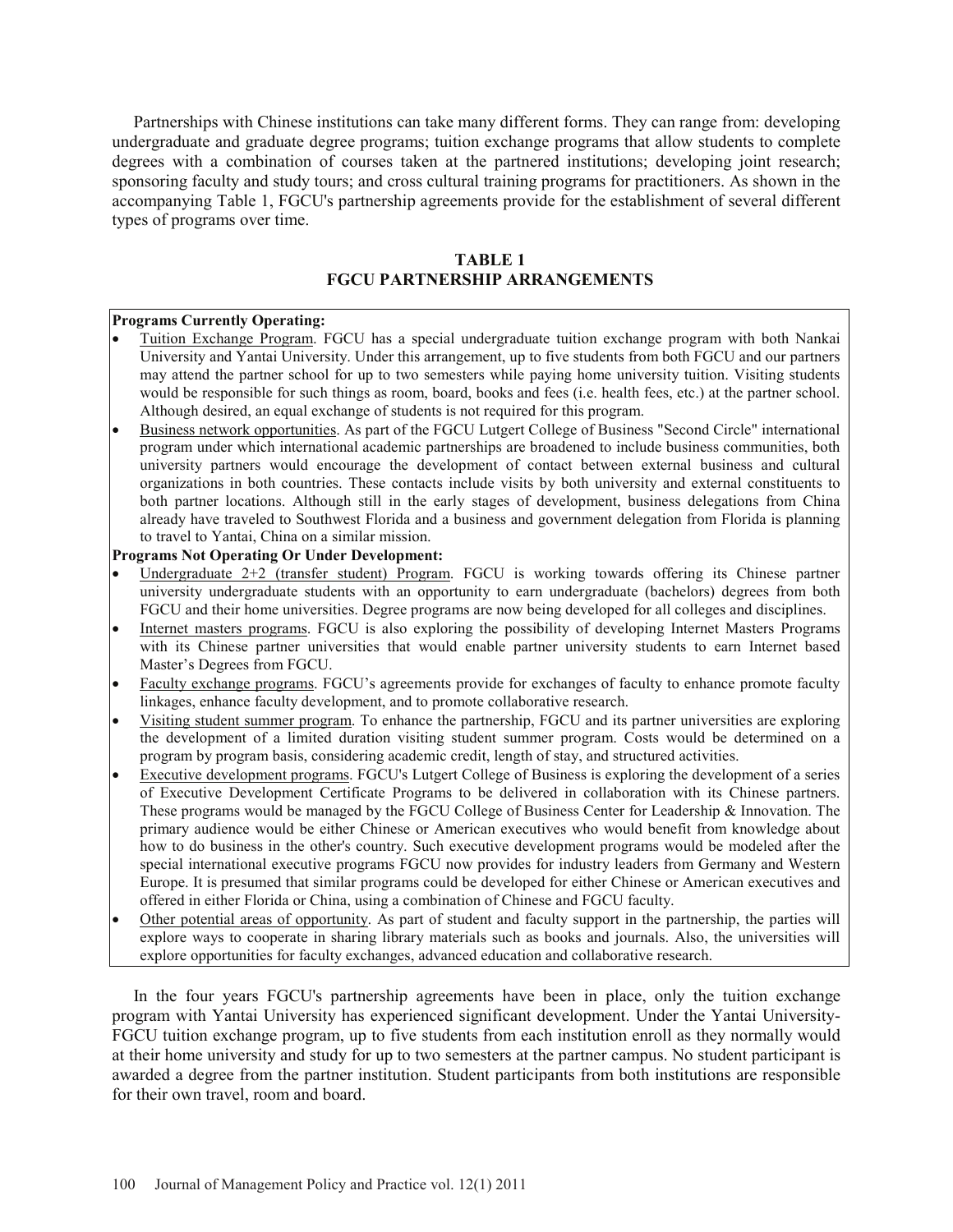FGCU students typically enroll in a six credit *Study Abroad* course for the classes they take at Yantai University and enroll in an additional two to three additional courses at FGCU to maintain full time degree-seeking enrollment status. FGCU students usually enroll in other FGCU courses as distance students or work with an FGCU professor in an independent study context or both. Because the number and variety of courses taught at Yantai University in English is very limited, FGCU students typically enroll in courses focusing on Mandarin language and culture.

Yantai University students can enroll in any course at FGCU as long as they meet the prerequisites and language proficiency requirements. Yantai University students are selected based on their ability to participate both financially and academically. Because this is not a degree granting program, Yantai University students are not required to submit TOEFL or similar English language proficiency scores. They are required only to submit a letter written by the Yantai University administration attesting to their proficiency in English.

During the four years this program has been in place, all Yantai University student participants have successfully passed and were awarded credit for the courses they were enrolled in at FGCU. Although only three FGCU students have chosen to participate in this program to date, all have been successful at Yantai University. Several of the students from both FGCU and its China partner institutions have written photo diaries detailing their experiences which can be viewed at the FGCU Institute of Chinese Studies Website.<sup>2</sup>

FGCU's other program initiatives such as a degree-granting Undergraduate 2+2 (transfer student) Program has not developed for several reasons. First, a 2+2 program would be attractive primarily for Chinese partner students who wish to study and earn degrees at FGCU. Because tuition at FGCU for outof-state students is very expensive, it is likely that some form of tuition reduction will be necessary for this program to develop, which won't be possible until current budget constraints facing the State of Florida University System ease.<sup>3</sup> In addition, because Chinese university participants will be transferring credit for their first two years as undergraduates at their home institution, transfer credits must be reviewed and approved by an independent accrediting agency to ensure that FGCU's accreditation standards are not jeopardized if such a program is implemented. Also, Chinese student participants would need to meet minimum TOEFL scores in order to enroll. Despite these hurdles, Yantai University has expressed strong interest in pursuing the Undergraduate 2+2 (transfer student) program. However, unless substantial support on the part of top administration at FGCU is forthcoming, it is unlikely that such a program will be implemented in the near future.

In addition to the tuition exchange program, FGCU's partnership agreements have also led to limited business and cultural exchange and networking activities. In January 2008, through it's partnership with Nankai University, FGCU hosted a contemporary Chinese art exhibit featuring the work of five renowned Chinese artists at its art gallery. In addition, FGCU has hosted several business delegations from China who traveled to southwest Florida on trade missions. Because of a lack of financial and administrative support, none of FGCU's other potential areas of collaboration (such as an Internet Masters Program, Faculty Exchange Program, Visiting Student Summer Program, or Executive Development Program), are expected to develop in the near future.

#### **Keuka College and Thomas University**

Keuka College, founded in 1890, is an independent, private four year residential, coeducational, liberal arts based institution located in Western New York. Keuka is accredited by the Middle States Association of Colleges and Secondary Schools and is one of only 32 American colleges and universities approved by the Chinese government to offer degree programs in China. Keuka formed its first partnership with Chinese Universities in 2002. During the past eight years, Keuka has become the largest foreign provider of higher education in China reaching a total enrollment at one period of over 6,000 students.

During the initial few years of the partnership, Keuka worked with as many as 11 different Chinese institutions. The relationships have since been refined and reduced to what are considered the top four institutions. Keuka is currently partnered with Tianjin University of Science and Technology, Yunnan University of Finance and Economics, Jimei University and Wenzhou University. The reduction in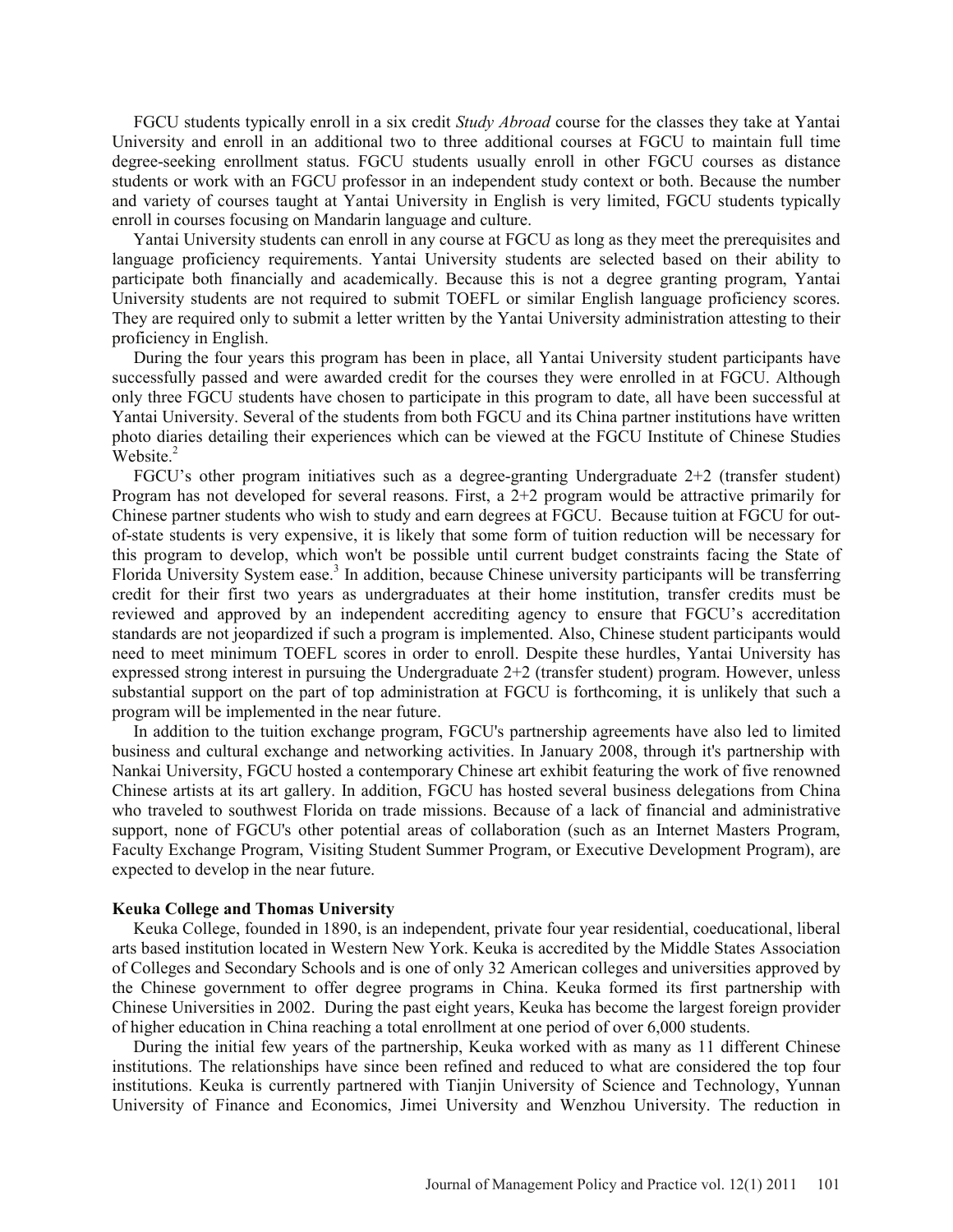number of sites was largely due to advice provided directly by China's Ministry of Education. The officials from the Ministry, liking what they saw in Keuka's programs, suggested that the current four schools were really more appropriate and at the stature best suited for Keuka's partnership. Consequently this reduction in partnered schools, worked well for Keuka, and resulted in less cumbersome oversight for Keuka in its management and maintenance of its China Program.

Keuka currently offers an undergraduate degree in business administration using a 3+1 model under which Chinese student participants complete 90 credit hours at their home (Chinese) institution and 30 credit hours with Keuka College. All 30 of the hours taken with Keuka College are completed at the Chinese Partner School but the courses are delivered by Western educated faculty. However, only a small number of faculty who teach the Keuka courses are drawn directly from full time Keuka faculty. Most faculty are recruited from business faculty at other U.S. Institutions or are retired or semi-retired business faculty from other Western institutions. When the program initially began, many of the faculty who taught in the China program participated for a period of two-weeks to one month to teach one to two courses. As the program evolved, however, a majority of visiting faculty now go to China for one to three month teaching assignments and teach multiple courses because it was determined that sending faculty to teach one course for a time period of less than one month was too short to provide quality education, especially when the school was working with students who had less than a full command of the English language. In addition, Keuka and its in-country partner (who served as the initial intermediary when the program was first established) quickly found that it was not economically feasible to pay for travel and board for faculty for teaching assignments of less than one month. Ideally, Keuka sought out faculty who could remain in-country for three months, thus giving an option to not only assign the faculty member to teach several courses, but also the ability to teach courses at more than one of the Chinese partner universities. In time, a growing number of assigned faculty lived and taught full time in China. At one time, Keuka had access to over 40 Western educated business faculty residing in China.

One of this paper's co-authors (who was the chief architect of the Keuka program and was the then Provost and Vice President at Keuka College) is today the President of Thomas University, a small liberal arts university in southwest Georgia. Under his leadership in 2007, Thomas University forged a partnership with Eurasia University, a highly regarded private higher education institution in China. In addition, during the past three years, Thomas University developed and delivered a certificate program in Career Development to over 900 students. The program includes coursework and a practicum. In China, career development is considered ground-breaking work as it is only in recent years that the government has openly encouraged competitiveness in the job market. It should also be noted that the whole notion of "personal career development" is a relatively new phenomenon in China. More recently, Thomas University is working on new partnerships to jointly deliver their Master of Business Administration (MBA) degree and an RN to BSN program. At this present time, partner agreements have been signed with, Huaqiao University for the proposed MBA program, and Wenzhou Medical College for the RN to BSN program.

## **LESSONS: CHALLENGES AND OPPORTUNITIES**

While FGCU is a medium sized comprehensive university and Keuka College and Thomas University are smaller liberal arts universities, the authors feel that the lessons learned through the development and management of their alliances with Chinese universities would be useful to any Western institution that is considering a partnership with a Chinese university.

#### **Lesson 1: Establishing Relationships Using Intermediaries**

The importance of collaborating with or employing a trustworthy individual with significant and relevant Chinese contacts and connections as an in-country agent cannot be overemphasized. Using an intermediary in business development and negotiations is common in China. In fact, most businesspeople in China will tell you it absolutely essential. From a cultural standpoint, establishing a personal relationship is far more important in China than in Western countries. In general, the Chinese will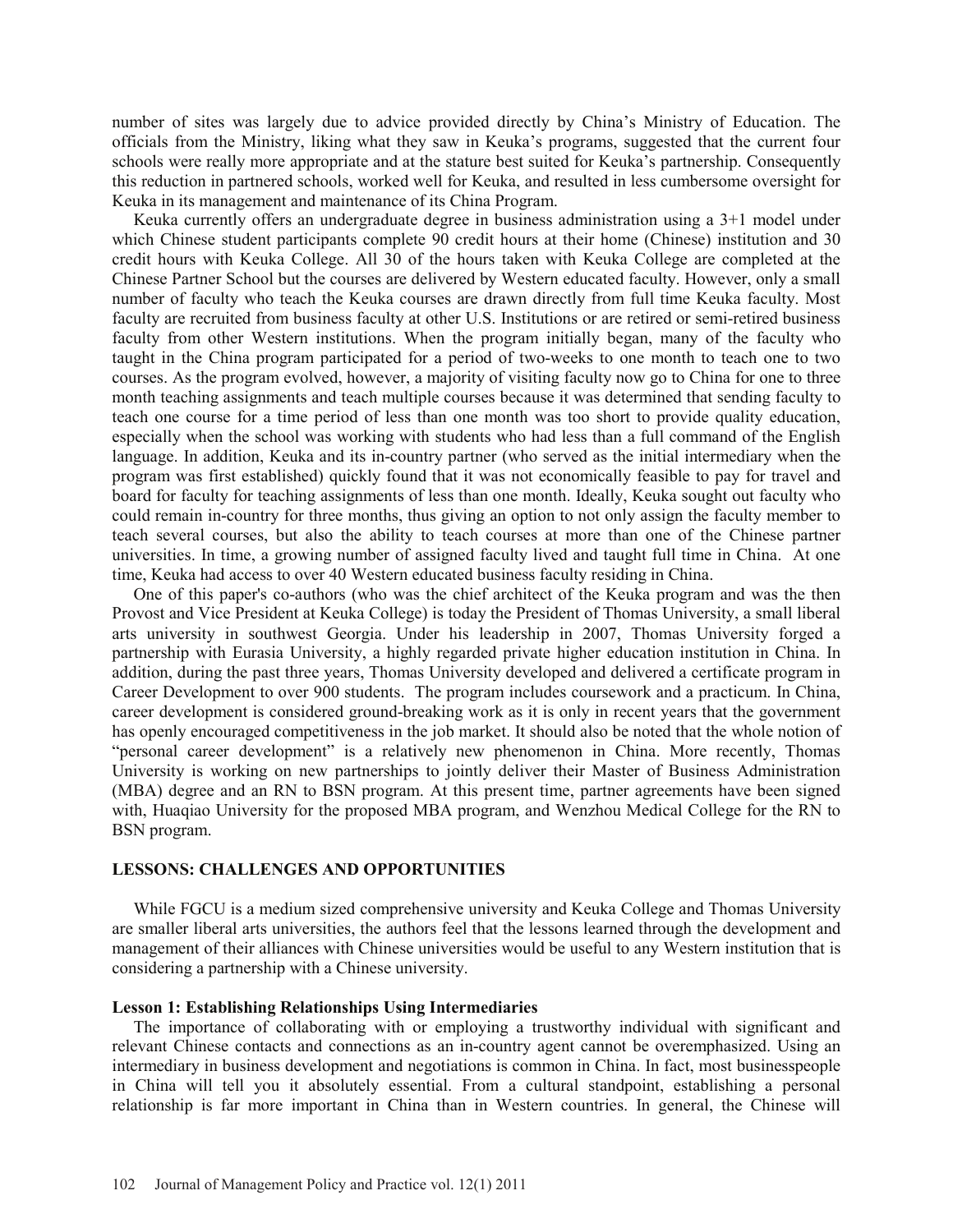establish the relationship first and if a trusting personal relationship is cultivated, only then will business follow. A skilled Chinese intermediary can assist in navigating China's complex higher education and government bureaucracy networks. Western universities are unable to pursue academic alliances with Chinese universities unless the Provincial and/or Central government provides explicit approval. Accomplishing this requires a skilled negotiator who understands the nuances of culture and the goals and objectives of both parties. In addition, the intermediary can help to establish personal relationships with potential partner university counterparts, which is traditionally achieved through face-to-face meetings and social activities. Furthermore, a skilled intermediary can save an enormous amount of time and money by helping to develop relationships, expediting the negotiating process, the obtaining the best terms possible for your side.

FGCU's China partnership exploration process was initiated by intermediaries who had close contacts with top Chinese government officials and academic administrators. In the case of Nankai University, a U.S. businessman with operations in China and ties to Nankai University initiated the partnership exploration process through FGCU's president. In the case of Yantai University and Binzhou Medical University, the partnership was initiated by a Chinese born American academic with ties to Yantai's political and academic leadership. It is important to note that although the intermediary is critical in the process, the university must assume the primary role in negotiating the partnership agreement to ensure that it conforms to its own interests and capabilities.

In the case of Keuka College and later Thomas University, the relationships began with an intermediary who had more than 30 years experience developing and delivering programs in the U.S. and China. Identifying an intermediary with this level of experience, skill and understanding of both U.S. and Chinese higher education systems is very difficult. In the case of Keuka College and Thomas University the intermediary was not merely an agent but also a partner in the process who had a significant stake in the outcome, which ensured more productive engagement when actual negotiations began.

#### **Lesson 2: Identifying and Qualifying Prospective Partner Schools**

The identification and qualification of prospective partner schools is a critical initial step that many Western institutions perform poorly. Like the U.S., China has multiple tiers of colleges and universities in terms of mission and quality. Keuka College and Thomas University found it beneficial to seek out partners from China's so-called second tier (in terms of quality) schools. These schools are highly respected regional universities that are well supported by the local or provincial government and often well-connected to the business community. Perhaps most importantly from the perspective of the Western university, these schools are generally more eager to establish a relationship. As a result, they are often more willing to accommodate the needs of the Western school in order to grow their own institution.

For Florida Gulf Coast University, Nankai University was identified as a partner by an FGCU benefactor who also functioned as the intermediary for that relationship. This person had extensive business interests and connections in both Florida and in the city of Tianjin where Nankai University is located. Nankai is widely regarded as a top tier Chinese university that often ranks among the top ten in terms of quality in China. Unfortunately, Nankai University was not a particularly good fit for FGCU since it already had established many international partnerships with the many far more prestigious American universities. As a result, Nankai was never truly committed to the relationship because it was primarily established for the benefit of FGCU's U.S. intermediary/benefactor.

In contrast, FGCU's partnership with Yantai University developed quickly and the partnership agreement included a *Sister City* agreement with Southwest Florida that was established to further business and cultural ties between the two regions. As a result, the Yantai University partnership was a much better fit for FGCU.

After qualifying the school and implementing a program, it is important to closely monitor the deliverable promised by the Chinese partner institution. For example, when the Keuka China program was in its early years, it learned that resources at one of its partnered campuses were very limited, equipment was missing, technology was not working, and students' English language skills were less than adequate. Even more dramatic, Keuka discovered that the school's Director had reduced funding for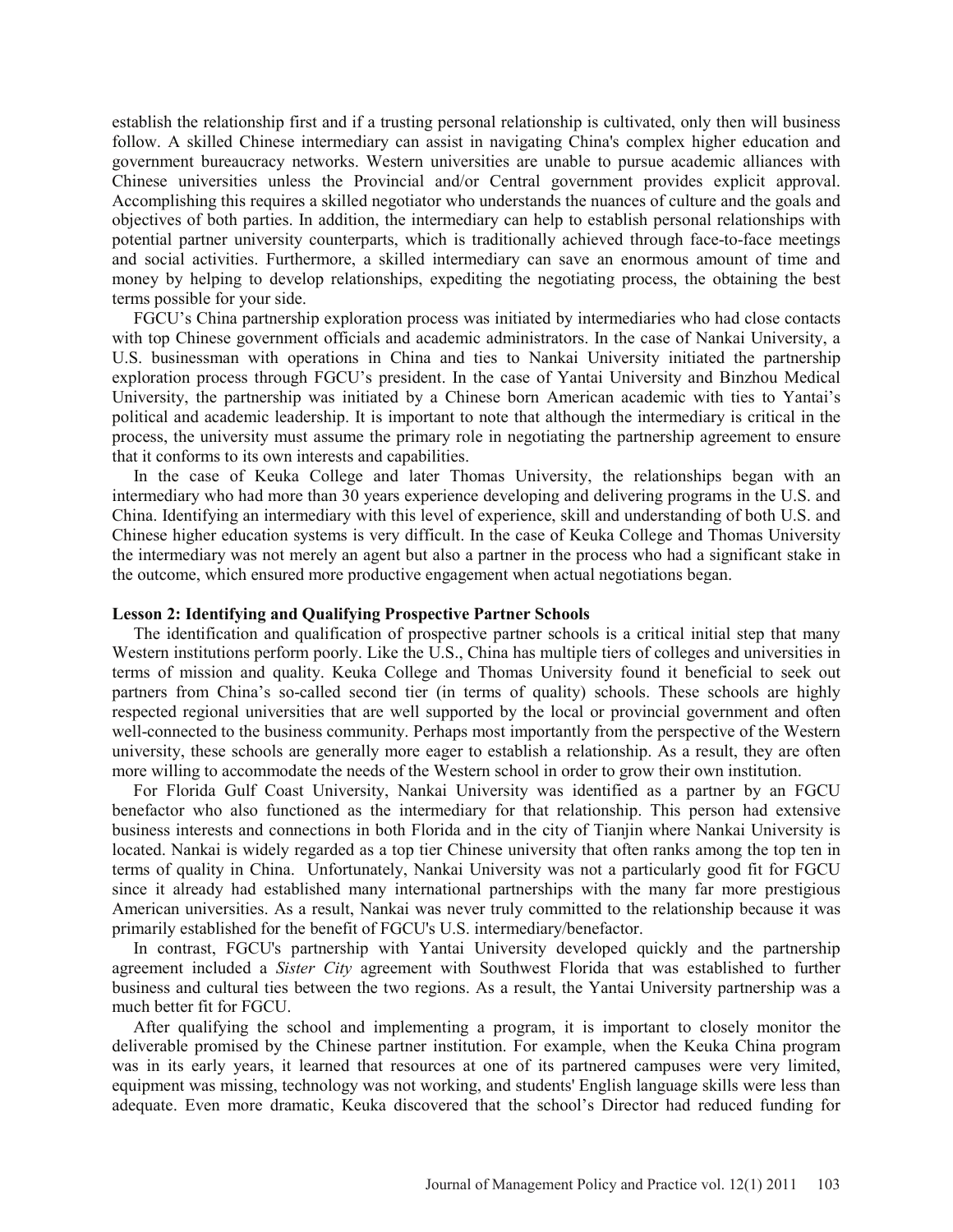resources and equipment to support the programs and had not paid the staff of the school in three months.<sup>4</sup> As a result, the partnership and agreement with this university was quickly terminated.

The central lesson is that the potential pool of Chinese partner universities is vast and expanding and it is important to forge an alliance that is a good fit to ensure success for both institutions. Also, Keuka College learned that it is important to establish standards of expectations and to disconnect from a relationship when those standards were not met.

### **Lesson 3: Establishing Goals and Developing a Strategic Plan**

For any Western university entering the Chinese market through a collaborative partnership, establishing achievable program goals and developing a strategic plan early in the process is essential. Goals and plans must incorporate variables such as resources, financial projections, approvals, logistics, staffing, monitoring, and quality control. Planning must include financial projections and a cost-benefit analysis. Risks must be identified, monitored and managed, and agreements should be carefully evaluated by the institution's legal counsel. Typical collaborative agreements between Western universities and Chinese universities generally range from three to five years, depending on the nature of the program. A failure in goal setting and strategic planning in international initiatives can result in underestimating costs or overestimating revenues (or both), ultimately resulting in failure and substantial financial losses.

Florida Gulf Coast University's partnership agreement with Nankai University was launched with the belief that a significant financial commitment by a private donor (who was also acting as FGCU's intermediary) was forthcoming. FGCU sent a contingent of university and southwest Florida community leaders to Tianjin where they met with their counterparts and signed the deal. After they returned, FGCU established the Institute of Chinese Studies (ICS) to support the development and administration of programming. Initial plans and even architectural renderings were developed for the construction of an FGCU satellite campus at Nankai University's Campus. Unfortunately, because the private gift never materialized, the ICS lacked administrative and financial support and commitment. When Nankai University realized the financial investment at their campus would not materialize, their interest in the partnership waned; and other than minimal activity early on, implementation of programming between FGCU and Nankai University has never materialized.

In contrast, despite a lack of financial and administrative support, FGCU's alliance with Yantai University experienced significant initial development primarily because Yantai University was a better fit and because the university partnership agreement was accompanied by a Sister City agreement, which generated additional community and political backing and media attention. In addition, FGCU began its collaboration by launching the Tuition Exchange Program, which requires very limited financial and administrative support. Participation in the program has been uneven, however. While more than 20 Yantai University students have participated in the four years the program has been active, only three FGCU students have enrolled, both because of the limited courses available in English at Yantai and because minimal interest on the part of FGCU students to spend a semester or more living in China.

Although initial interest and optimism for other provisions of the Yantai partnership was initially high, development and implementation of more comprehensive programming such as the degree-granting Undergraduate 2+2 (transfer student) Program, which requires a deeper commitment, seems unlikely. Not long after FGCU's China partnership agreements were signed, FGCU experienced a change in leadership at both the President and Provost Level and neither office (after the change) has expressed significant interest in supporting FGCU's China initiatives. For example, the minimal support provided to the Director of the Institute of Chinese Studies (a course release) was withdrawn in fall 2009. Without the critical support of top administration, further development of FGCU's China other initiatives with Yantai University are doubtful.

Keuka College and Thomas University were far more ambitious in their programming than FGCU and had critical financial and administrative commitment and support from top administration for their more bold initiatives. In addition to their more aggressive approach, Keuka and Thomas employed a business model and strategic planning process that was designed to minimize risk. While its risk control strategy may have constrained Keuka College and Thomas University's ability to generate revenue somewhat, it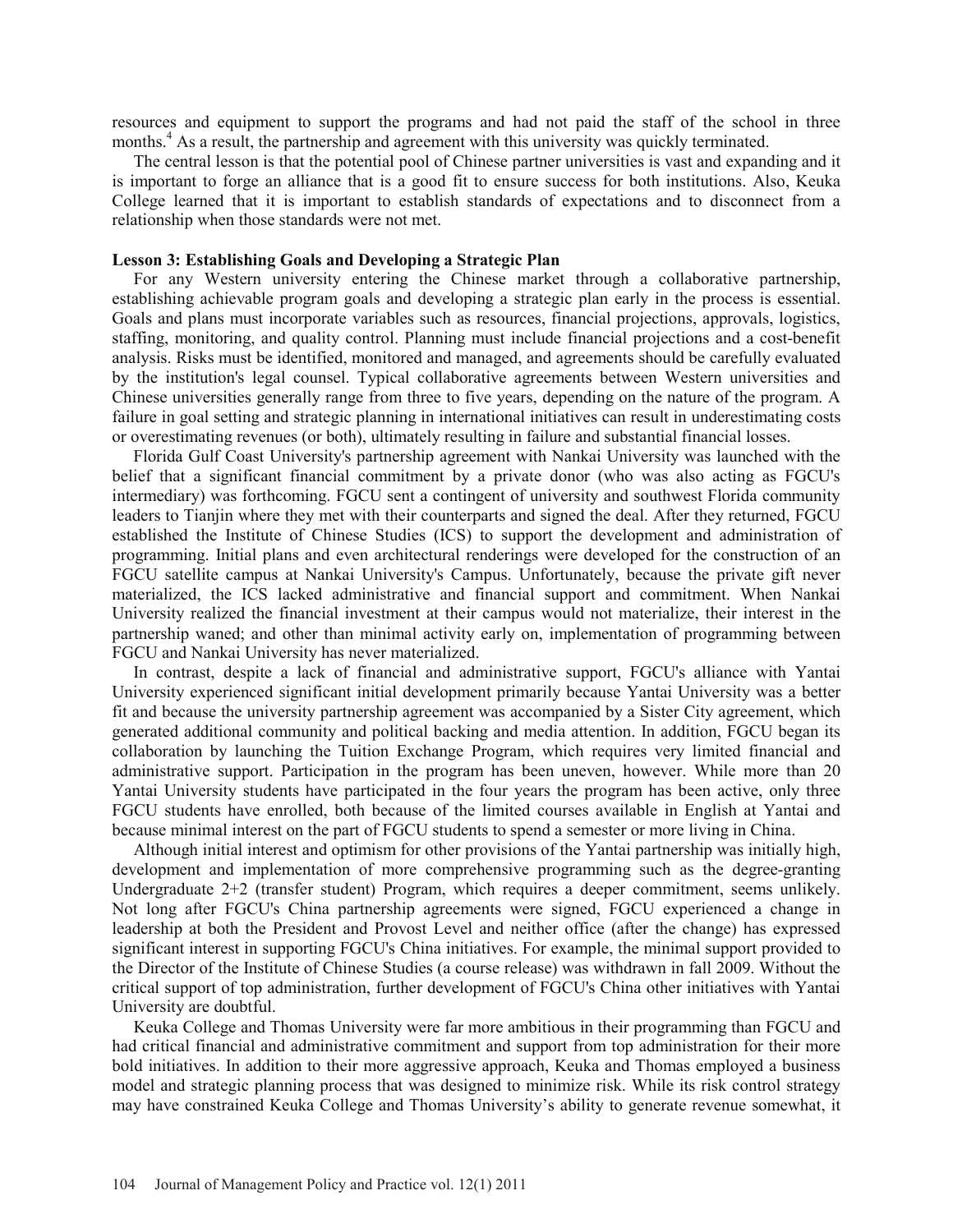also has helped them to avoid suffering financial loss. Specifically, Keuka and Thomas University's primary responsibility was to develop curriculum and to identify and hire qualified faculty. Because of that, Keuka and Thomas' administrative investment was minimal, while their in-country partners were required to provide the entire administrative infrastructure (marketing, student recruitment and support, faculty expenses, relationship with partnered universities, etc.). As a result, the in-country partner received a greater share of the net revenue, but their risk and overall investment was greater. This model has proven to be financially successfully for both Keuka College and Thomas University. In addition, it has resulted in an enriched international climate for students and faculty.

## **Lesson 4: Understanding and Working with the Communist Party of China (CPC)**

It is essential that any school that is considering forming a partnership with a Chinese university understand the role of the Communist Party of China (CPC) and its influence over university decisions. CPC influence exists at the local, provincial and national levels. Depending on the Chinese institution, a range of government agencies and ministries could have regulatory influence and control. In addition, it is important to develop a good relationship with the Party Secretary, who often also holds the title of Vice President at the Chinese university you are working with. In general, the Party Secretary is the highest authority at the university, unless the President is also the Party Secretary. The Party Secretary usually employs staff that report directly to him or her. CPC influence is not limited only to public universities in China. Even private Chinese institutions are monitored and influenced by the CPC. In fact, private institutions could not exist without the support and approval of the CPC. Respect for the party is essential and any discussion of politics (and religion) should be avoided.

## **Lesson 5: The Importance of Faculty, Staff and Administration Commitment**

Developing deep, successful collaborative partnerships requires commitment to the effort on the part of faculty, staff and administration of both the Chinese and Western institutions. For degree-granting programs such as those operated by Keuka College and Thomas University, buy-in at all levels of the university was necessary to ensure everyone was prepared and committed to success. Although the evidence is anecdotal, the authors have observed that many U.S. and Chinese universities often initiate the development of foreign partnerships as *feel good exercises* for administration whereby top administrators travel abroad to the partner university, participate in ceremonies, and even sign agreements, only to go back home without acting on them.

The lack of development of most of the programs provided for in FGCU's partnership agreements was largely due to a lack of commitment and support by university leadership. As mentioned earlier, not long after FGCU experienced a change in leadership in top administration, it became clear the programming initiatives with Yantai University were not a priority and the development of a potentially profitable and self-supporting 2+2 program would not be pursued. The development of programming with Nankai University didn't evolve largely because of a lack of interest on the part of its top administration once they learned that a promised financial investment by FGCU's intermediary/benefactor would not be forthcoming.

In contrast, Keuka College and Thomas University demonstrated from the outset that top administration from the President on down was fully committed to its China partnerships. However, because both Keuka and Thomas ambitiously launched what they expected to be self-supporting and profitable degree granting programs, it was necessary to engage faculty to ensure they would be willing to take ownership of the initiatives. Unless faculty are enthusiastic, committed, and willing to support and participate in the partnerships, they would be difficult to operate and staff even with administrative backing. For faculty, often the most important aspect of the program (aside from sufficient financial support for participation) is academic integrity. Faculty are right to demand assurance that the degrees it grants to its Chinese partner students are not watered down but are in every way as rigorous as degrees granted back home. To ensure this is the case, it is essential that academic control be maintained by the Western University to control quality of delivery and compliance with Western accrediting bodies.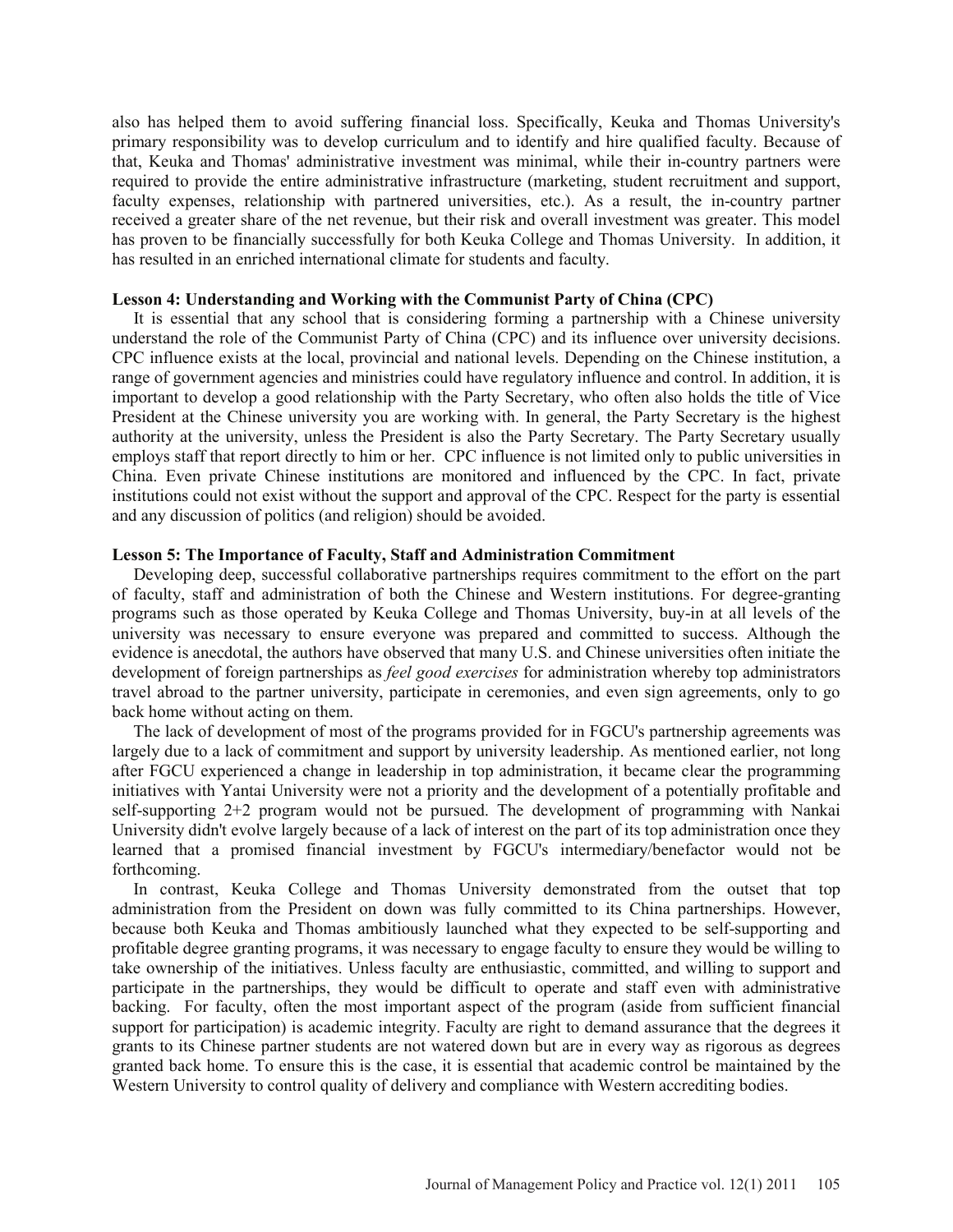It is also important to ensure that any benefits realized by the partnerships (financial or otherwise) are shared with the academic division. Thomas University created a specific fund in which profits from its China partnerships are funneled for exclusive use by the academic units that generate the revenue. Even if a faculty member in the unit has no direct involvement in the program, benefits from the partnership quickly become apparent to all home faculty.

### **Lesson 6: Understanding the Nuances of Negotiating with Chinese Partners**

The process of negotiating agreements with Chinese partners requires time and patience. For all three schools discussed in this paper, participants were advised and prepared by their intermediaries of the importance of taking the time and having the patience necessary to structure the partnerships carefully to ensure program quality. Typically, Western university administrators, particularly those from the U.S., enter negotiations with clear time frames and expectations in mind. The Western negotiator feels that once a deal is agreed upon and the agreement is signed, negotiations end. However, in our experience in dealing with our Chinese counterparts this is not always the case. Time lines are often drawn-out and negotiations for agreement are dynamic and often become an on-going process.

## **CONCLUSION AND SUMMARY**

During the past decade, many Western business schools have been attracted to the allure and opportunities of setting up partnerships with Chinese institutions because of the significant demand for business education that exists there. Although many Western business schools have established relationships with Chinese institutions, most were not substantially implemented and many others were terminated. As an example, Case Business School (London) joint executive education program initiated with Shanghai University of Finance and Economics in 2004 has been closed. More recently, "the University of Maryland's, Robert H. Smith School of Business and China's University of International Business and Economics have suspended their five-year Beijing operation." Also, "SUNY Buffalo, which had worked with Renmin University of China to launch the country's first executive MBA program in 1998, had enrollment troubles as more schools competed for qualified applicants." As a result, "SUNY ended the joint venture in 2004 (Damast, 2008)".

Often the partnership between the Western business school and the Chinese Institution is launched with unbridled enthusiasm and optimism. However, unless the Western School understands the process of negotiating and working with the CPC and Chinese universities, enthusiasm can wane as Western educators become frustrated because they are unprepared for opaque process of working with Chinese education authorities. As FGCU, Keuka, and Thomas University have found, negotiating and establishing partnerships with Chinese universities is a lengthy and complex process. It is about building relationships; structuring financially viable programs that minimize risk; knowing and understanding the Chinese political power structure; and realizing and understanding the time and effort it will take to fully develop the partnership. Frequently we have found that Western schools have unrealistic expectations of making quick profits and generating a rapid return on investment.

As Napoleon said more than two hundred years ago "*Let China sleep, for when she wakes, she will shake the word.*" The growth of China since Deng Xiaoping opened the doors to the west in the late 1970s has been nothing less than phenomenal. During the past several decades, the growth and expansion of international business has led to an expansion of collaborative partnerships and programs between Western and Chinese institutions of higher education. While opportunities for collaboration will continue to grow and expand, it is essential to understand the process and nature of creating these alliances to ensure success.

#### **NUMBERED NOTES:**

1. According to the online version of the Times Higher Education, six mainland Chinese universities are included in its 2008 edition of the Top World 200 Universities Ranking list including Peking